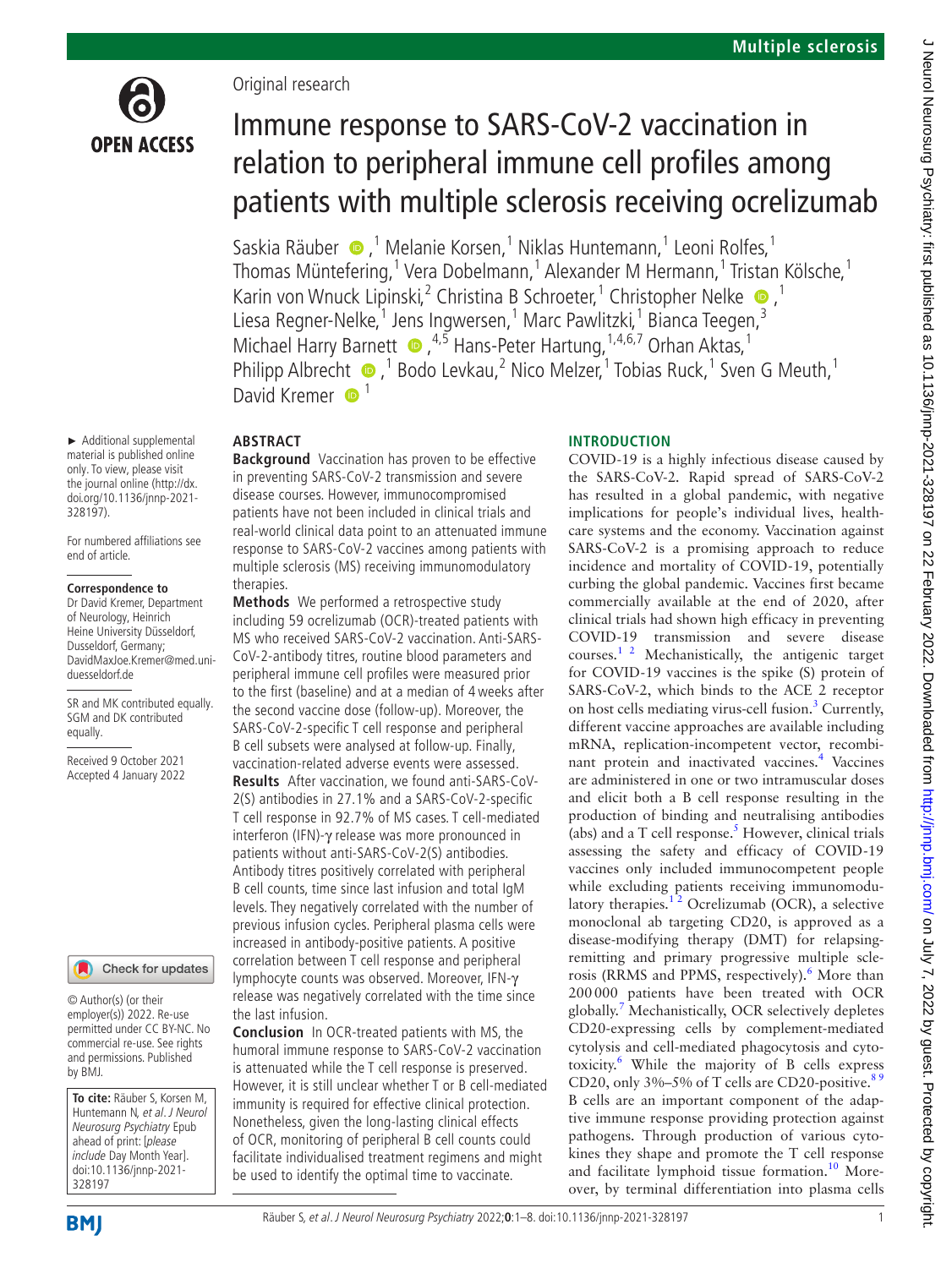## **Multiple sclerosis**

they are the source of antigen-specific immunoglobulin production.<sup>11</sup> Accordingly, previous studies reported an attenuated humoral immune response after vaccination of patients receiving B cell-modulating therapies.[12–15](#page-7-9) However, particularly for these patients, an adequate immune response to vaccination is of great importance since they might be subject to an increased risk for infection, severe disease course and virus evolution.[16–20](#page-7-10) Despite their attenuated B cell response after COVID-19 infection or vaccination, the SARS-CoV-2 antigen-specific T cell response seems to be preserved.<sup>12 14</sup> These results are consistent with the low expression levels of CD20 on T cells.<sup>89</sup> However, studies assessing the humoral together with the cellular immune response after COVID-19 vaccination in relation to clinical parameters and peripheral immune cell profiles in patients with multiple sclerosis (MS) receiving OCR are scarce.<sup>12 21</sup> In addition, differences in the peripheral B cell compartment and their impact on the SARS-CoV-2-specific immune response have previously not been studied. Here, we provide a comprehensive retrospective study aiming to investigate the humoral and T cell-mediated immune response to mRNA-based or vector-based COVID-19 vaccines in relation to the peripheral B cell profiles and clinical characteristics in 59 patients with MS treated with OCR.

# **METHODS**

## **Study population**

Adult patients diagnosed with RRMS (ICD-10 (International Classification of Diseases Version 10) G35.1; n=39 (66.1%)) and PPMS (ICD-10 G35.2; n=20 (33.9%)), according to the 2017 revised McDonald criteria, $^{22}$  $^{22}$  $^{22}$  who underwent treatment with OCR at the Department of Neurology of the University Hospital Düsseldorf, Germany, between 1 January 2020 and 30 April 2021 were retrospectively identified from the local database. Administration of OCR was performed according to national and international guidelines as well as to the most recent summary of product characteristics.<sup>[6](#page-7-4)</sup> The inclusion and exclusion criteria are summarised in [table](#page-1-0) 1.

The study was performed according to the Declaration of Helsinki and was approved by the local Ethics Committee of the Board of Physicians of the Region Nordrhein and of the Heinrich Heine University Düsseldorf, Germany (reference number: 5951R). All patients gave written informed consent to participate in the study.

#### **Routine blood test**

Differential blood count was assessed by automatic cell counting. Leucocyte subsets were assessed in a central laboratory (CD19<sup>+</sup> B cells, CD3<sup>+</sup> T cells, CD3<sup>+</sup>CD4<sup>+</sup> T helper cells, CD3<sup>+</sup>CD8<sup>+</sup> cytotoxic T cells and CD56<sup>+</sup>CD16<sup>+</sup> NK cells) using flow cytometry (FC). Blood samples were prepared using the BD Multitest 6-Colour TBNK Reagent (BD Biosciences) according to the manufacturer's instructions. A BD Canto (BD Biosciences) was used to acquire and analyse data. Serum IgA, IgM and IgG levels were measured by turbidimetry using a Cobas 8000 (C701, Roche Diagnostics).

#### **Characterisation of B cell subsets**

Blood samples were taken during clinical routine workup. Peripheral blood mononuclear cells (PBMCs) were isolated from whole blood by Ficoll gradient with SepMate isolation tubes (StemCell Technologies) and were cryopreserved in liquid nitrogen. For FC, PBMCs were thawed and resuspended in FC buffer (Phosphate Buffered Saline (PBS)/Bovine Serum Albumin (BSA)/EDTA). Samples were centrifuged for 5 min at 1500 rpm and 4°C and supernatant was discarded. FC buffer was added and cells were transferred to a 96-well plate. Centrifugation was repeated and cells were resuspended in FC buffer containing a FcR Blocking Reagent (Miltenyi Biotec). Cells were incubated for 5 min at room temperature. Next, the following staining antibodies, diluted in FC buffer, were added: anti-CD19 (HIB19), anti-IgD (IA6-2), anti-CD24 (ML5), anti-CD38 (HB-7), anti-CD20 (2H7), anti-CD14 (M5E2), anti-CD3 (SK7), anti-CD56 (HCD56), anti-CD138 (DL-101), anti-CD27 (M-T271), anti-CD21 (Bu32), all from BioLegend. Zombie Aqua Fixable Viability Kit (BioLegend) was used as a viability marker. Incubation was performed for 30 min at 4°C. Afterwards, cells were washed, centrifuged and resuspended in FC buffer. A CytoFLEX LX (Beckman Coulter) was used to acquire data. Analysis was performed with the software 'Kaluza Flow Cytometry Analysis' V.2.1 (Beckman Coulter) as illustrated in [online supplemental figure 1A](https://dx.doi.org/10.1136/jnnp-2021-328197).

#### **Anti-SARS-CoV-2-antibody testing**

Anti-SARS-CoV-2-abs in peripheral blood (PB) were analysed as part of the clinical routine workup. Immunoassays for the quantitative determination of abs to the SARS-CoV-2 spike (S) protein and nucleocapsid (N) protein (Elecsys Anti-SARS-CoV-2, Roche Diagnostics) were used. Assays were performed according to the manufacturer's instructions. A titre≥0.8 (anti-SARS-CoV-2(S)-abs) and ≥1.0 (anti-SARS-CoV-2(N)-abs) was considered positive. Analysis was

<span id="page-1-0"></span>

| Inclusion and exclusion criteria<br>Table 1                                                                                                                                                                                                                                                       |                                                                                                                                                                                                                                                                                                                                                                                                                                                                                                                                                                                                                                                                                                                                                                                                                                                                                       |  |
|---------------------------------------------------------------------------------------------------------------------------------------------------------------------------------------------------------------------------------------------------------------------------------------------------|---------------------------------------------------------------------------------------------------------------------------------------------------------------------------------------------------------------------------------------------------------------------------------------------------------------------------------------------------------------------------------------------------------------------------------------------------------------------------------------------------------------------------------------------------------------------------------------------------------------------------------------------------------------------------------------------------------------------------------------------------------------------------------------------------------------------------------------------------------------------------------------|--|
| Inclusion criteria                                                                                                                                                                                                                                                                                | <b>Exclusion criteria</b>                                                                                                                                                                                                                                                                                                                                                                                                                                                                                                                                                                                                                                                                                                                                                                                                                                                             |  |
| 1. Signed informed consent form (ICF)<br>2. Age 18-65 years old (inclusive) as of the date the ICF was signed<br>3. Two documented COVID-19 vaccinations (Pfizer-BioNTech, Moderna or<br>AstraZeneca)<br>Documented anti-SARS-CoV-2-ab screening prior to and after COVID-19<br>4.<br>vaccination | Previous treatment with other B cell-modulating therapies (eg, rituximab, atacicept,<br>belimumab or ofatumumab)<br>2. Any previous treatment with alemtuzumab, cladribine, cyclophosphamide,<br>mitoxantrone, azathioprine, mycophenolate mofetil, ciclosporin, methotrexate, total<br>body irradiation or bone marrow transplantation<br>3. Medical, psychiatric, cognitive or other conditions that compromise the patient's ability<br>to understand the patient information and to give informed consent<br>4. Patients who received immunosuppressants for diseases other than MS or who<br>received long-term corticosteroid treatment<br>Patients who received systemic high-dose corticosteroid therapy or apheresis<br>5.<br>procedures within 4 weeks prior to vaccination or in-between vaccination<br>Patients with verified infection by HIV or hepatitis C virus<br>6. |  |
|                                                                                                                                                                                                                                                                                                   | Patients with medical history of COVID-19 infection or positive abs to the SARS-CoV-2<br>spike protein and/or nucleocapsid protein at baseline                                                                                                                                                                                                                                                                                                                                                                                                                                                                                                                                                                                                                                                                                                                                        |  |
| ab, antibody; COVID-19, Coronavirus disease 2019; MS, multiple sclerosis; SARS-CoV-2, severe acute respiratory syndrome coronavirus 2.                                                                                                                                                            |                                                                                                                                                                                                                                                                                                                                                                                                                                                                                                                                                                                                                                                                                                                                                                                                                                                                                       |  |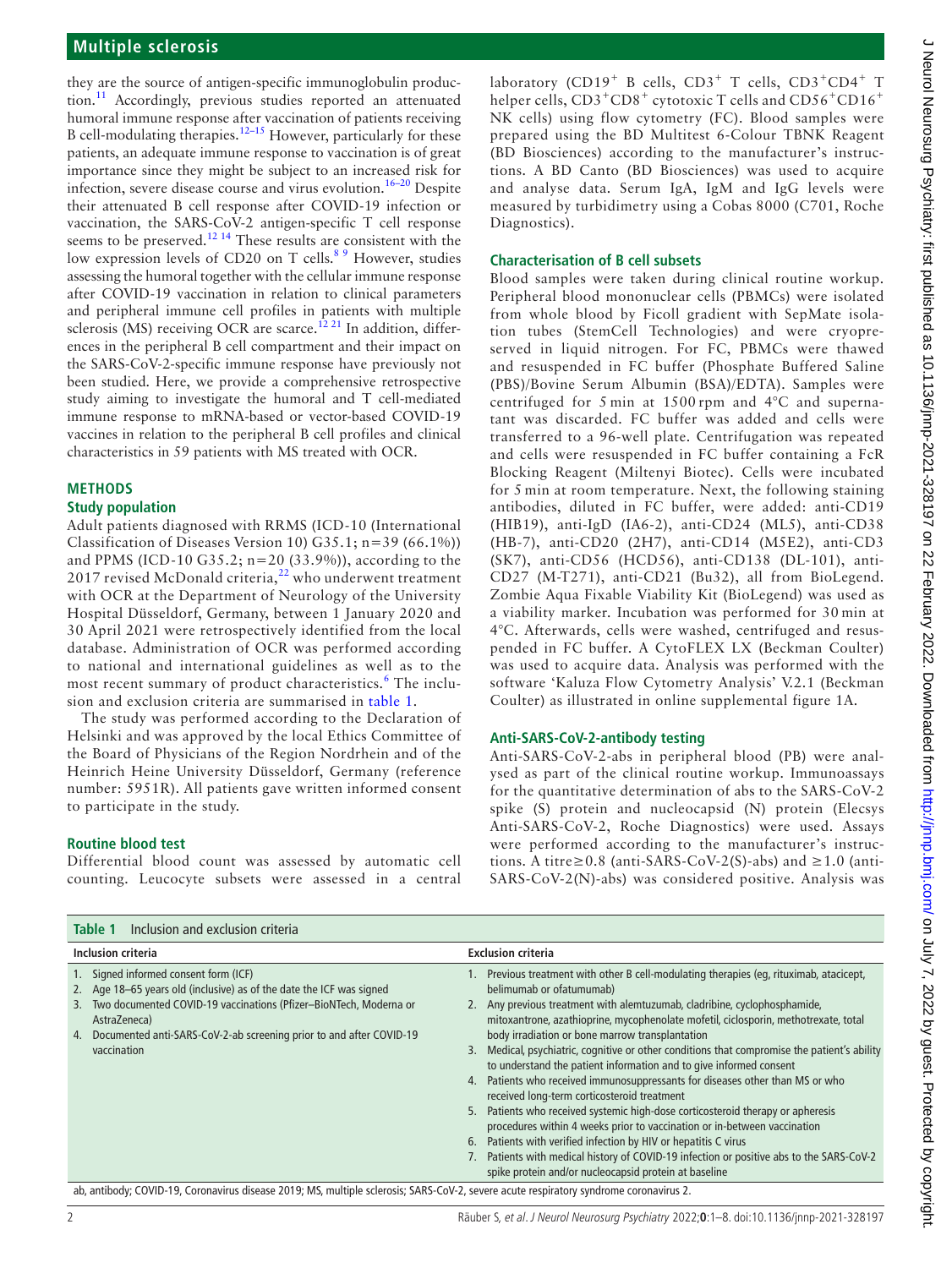

**Figure 1** Long-lasting effects of ocrelizumab treatment. (A) Study design. (B) CD19 B cells in relation to time since the last infusion. Correlation analysis was performed with the Spearman correlation coefficient. The area in between the dotted lines shows the 95% CI. B cells<1% are depicted on the x-axis. BL, baseline; F/U, follow-up; IFN, interferon; Ig, immunoglobulin; Inj, injection; MS, multiple sclerosis; OCR, ocrelizumab; PPMS, primary progressive multiple sclerosis; RRMS, relapsing-remitting multiple sclerosis; V, visit.

performed prior to and at a median of  $(\sim)$  4 (range 2.7–8.1) weeks after the last COVID-19 vaccination ([figure](#page-2-0) 1A).

#### **Quantification of T cell response to SARS-CoV-2**

The SARS-CoV-2 interferon-gamma release assay (IGRA; Euroimmun) was used to assess the T cell response to SARS-CoV-2 in  $PB \sim 4$  weeks after the second dose of COVID-19 vaccination. Blood samples were prepared using the SARS-CoV-2-IGRA stimulation kit (Euroimmun) according to manufacturer's instructions. Briefly, 500 µL of lithium heparin blood was transferred to the reaction tubes: CoV-2 IGRA BLANK (negative control), CoV-2 IGRA TUBE (containing the recombinant S1 subunit of the SARS-CoV-2 spike protein) and CoV-2 IGRA STIM (mitogen-coated tubes). The tubes were inverted six times and incubated for 24 hours at 37°C. Samples were then centrifuged at  $12000\times g$  for 10 min, plasma was removed and transferred to fresh polypropylene reaction tubes. The SARS-CoV-2-IGRA was performed at the Clinical Immunological Laboratory Professor Dr Med. Winfried Stöcker (Lübeck). A SARS-CoV-2-specific T cell response was assumed when an interferongamma concentration of >200 mIU/mL was detected.

#### **Data analysis**

Data analysis and visualisation was performed with 'GraphPad Prism' (V.9.0.0). Data are presented as median with range. D'Agostino & Pearson test was used to test for normality. Correlation analysis was performed with the Spearman correlation coefficient. Differences between two groups were determined using the Mann-Whitney U test. A p value of <0.05 was considered significant.

#### **RESULTS**

#### **Retrospective identification of patients and baseline cohort characteristics**

In total, 39 RRMS (66.1%) and 20 PPMS (33.9%) patients treated with OCR who received anti-SARS-CoV-2-ab testing

<span id="page-2-0"></span>prior to (baseline, BL) and ~4 weeks after COVID-19 vaccination (follow-up, F/U) were included [\(figure](#page-2-0) 1A). Median age was 45 (23–62) years for the RRMS and 56 (43–65) years for the PPMS cohort. Around half of the patients (45.8%) were female. Median disease duration was 14.0 (2.0–35.0) years (RRMS) and 10.0 (3.0–37.0) years (PPMS), median Expanded Disability Status Scale score (EDSS) at BL was 3.5 (0.0–6.5) (RRMS) and 6.0 (2.0–7.5) (PPMS). Median duration of OCR treatment was 2.5 (0.4–8.3) years for patients with RRMS and 2.4 (0.3–3.6) years for patients with PPMS ([table](#page-2-1) 2). Of these patients, 66.1% received one or more DMT(s) prior to OCR. For 61.0% of patients, comorbidities were noted ([online supplemental table 1\)](https://dx.doi.org/10.1136/jnnp-2021-328197). Median time between the last OCR infusion and first vaccination was 3.9 (0.1–12.2) months ([table](#page-2-1) 2). Of these patients, 92.7%

<span id="page-2-1"></span>**Table 2** Demographics and basic disease characteristics of patients with MS

|                                                           | <b>RRMS</b>        | <b>PPMS</b>        |
|-----------------------------------------------------------|--------------------|--------------------|
| Patients (n (%))                                          | 39.0 (66.1)        | 20.0 (33.9)        |
| Age (years) (median (range))                              | $45(23-62)$        | $56(43 - 65)$      |
| Sex (% female)                                            | 45.8               | 46.2               |
| Disease duration (years) (median (range))                 | $14.0(2.0 - 35.0)$ | $10.0(3.0 - 37.0)$ |
| Time since first diagnosis (years) (median (range))       | $12.0(1.0 - 30.0)$ | $4.5(2.0-18.0)$    |
| Duration of OCR treatment (years) (median<br>(range))     | $2.5(0.4 - 8.3)$   | $2.4(0.3-3.6)$     |
| Previous OCR cycles                                       | $5.0(1.0-15.0)$    | $5.0(1.0-9.0)$     |
| EDSS at BL (median (range))                               | $3.5(0.0-6.5)$     | $6.0(2.0 - 7.5)$   |
| Relapses since start of OCR                               | $\mathbf{0}$       |                    |
| EDSS worsening since last infusion (n (%))                |                    | 5/13 (38.5%)       |
| Number of previous therapies (median (range))             | $2.0(0.0-4.0)$     | $0.0(0.0-2.0)$     |
| Last infusion to vaccination (months) (median<br>(range)) | $4.0(1.7 - 7.1)$   | $3.7(0.1 - 12.2)$  |

BL, baseline; EDSS, Expanded Disability Status Scale; F/U, follow-up; MS, multiple sclerosis; OCR, ocrelizumab; PPMS, primary progressive multiple sclerosis; RRMS, relapsing-remitting multiple sclerosis.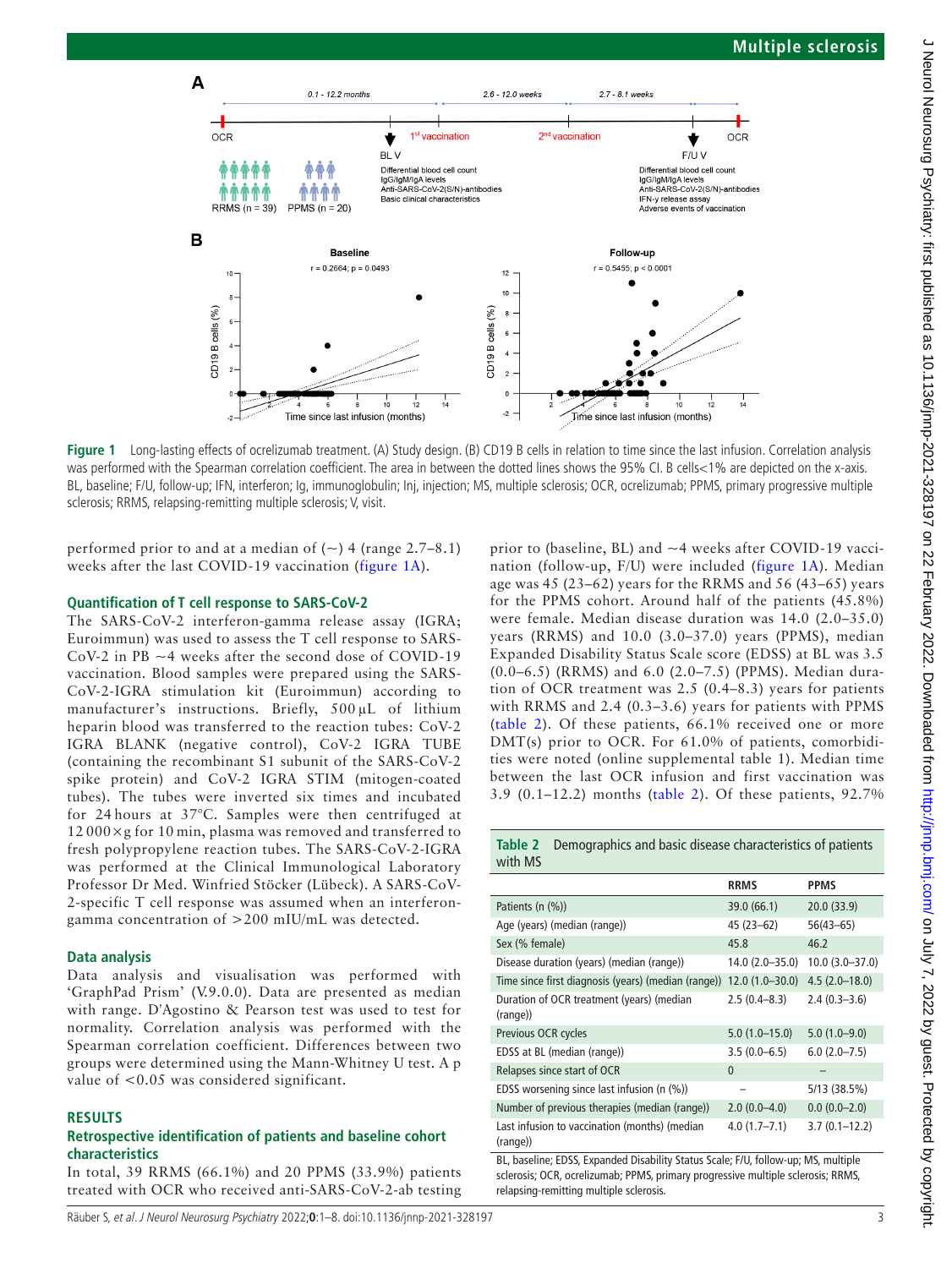reported side effects of vaccination, with 'pain at injection site', 'fatigue', 'headache' and 'muscle and joint pain' being the most common ones.

## **Long-lasting effects of OCR treatment and low probability of adverse events**

Long-lasting B cell depletion and stable disease courses among OCR-treated patients with MS were previously reported. $^{23}$  $^{23}$  $^{23}$ Recommended intervals between vaccination and OCR infusion should be considered. As a result, extension of dosing intervals may be necessary for some patients with MS receiving OCR. We thus assessed the time from the last treatment cycle, EDSS before the last treatment cycle, EDSS at BL and F/U, relapses since the last infusion and side effects. Median time between BL and last OCR treatment was 4.6 (0.2–12.2) months. Median time between F/U and last OCR treatment was 6.4 (2.5–13.8) months. Regarding the clinical course, none of the patients with RRMS had experienced relapses since the first OCR treatment cycle. Moreover, in 5 out of 13 patients with PPMS (38.5%) with available EDSS prior to the last infusion and at F/U, worsening of EDSS since the last infusion was noted. Two out of 19 patients with PPMS (10.5%) with available EDSS at BL and F/U experienced EDSS worsening during the course of the study [\(online](https://dx.doi.org/10.1136/jnnp-2021-328197)  [supplemental table 1](https://dx.doi.org/10.1136/jnnp-2021-328197)). Peripheral B cells were <1% in all but three patients (94.8%) at BL and 72.9% of patients at F/U. The amount of peripheral B cells at BL and F/U positively correlated with the time from the last treatment cycle ([figure](#page-2-0) 1B). 18.5% of patients reported mild adverse events of OCR treatment ([online supplemental table 1\)](https://dx.doi.org/10.1136/jnnp-2021-328197). Abnormalities in routine laboratory studies were noted in some cases, decreased IgM level being the most common one (40.7% of patients) ([online supplemental](https://dx.doi.org/10.1136/jnnp-2021-328197)  [figure 2\)](https://dx.doi.org/10.1136/jnnp-2021-328197). Overall, these data suggest long-lasting suppression of peripheral B cells in patients with MS receiving OCR and a stable clinical disease course even exceeding the duration of maximal B cell depletion. Adverse events rarely occurred and were mild in all cases.

### **Patients with MS treated with OCR show attenuated antibody response to COVID-19 vaccination**

Attenuated humoral immune response after vaccination, including COVID-19, has been reported among patients receiving B cell-modulating therapies.<sup>12</sup> We analysed anti-SARS-CoV-2(S)-abs  $\sim$  4 weeks after the second dose of COVID-19 vaccine as well as peripheral B cell counts at BL and F/U. The majority of patients were vaccinated with the BioNTech vaccine (BioNTech: 55 (94.8%), Astra-Zeneca: 2 (3.4%), BioNTech/Astra-Zeneca: 1 (1.7%)) ([online supple](https://dx.doi.org/10.1136/jnnp-2021-328197)[mental table 1\)](https://dx.doi.org/10.1136/jnnp-2021-328197). Anti-SARS-CoV-2(S)-abs were positive in 27.1% of patients at F/U with titres ranging from 1.0 to 954 U/ mL ([figure](#page-4-0) 2A). Anti-SARS-CoV-2(N)-abs were negative in all patients at BL and F/U [\(figure](#page-4-0) 2A). Anti-SARS-CoV-2(S)-ab titres positively correlated with peripheral B cell counts at BL and F/U ([figure](#page-4-0) 2B), with the time since the last infusion cycle, and with total IgM levels at BL and F/U ([figure](#page-4-0) 2C,D). In addition, a negative correlation between anti-SARS-CoV-2(S)-abs and the number of previous treatment cycles was noted ([figure](#page-4-0) 2E). No correlations could be detected between ab titres and overall IgG and IgA levels at BL and F/U and the age ([online supplemental file 3A-C\)](https://dx.doi.org/10.1136/jnnp-2021-328197). In five patients, anti-SARS-CoV-2(S)-abs were detectable despite depleted peripheral B cells. In contrast, four patients with detectable peripheral B cells did not develop anti-SARS-CoV-2(S)-abs. To further elucidate these observations, we performed differential

B cell phenotyping in 32 patients at F/U ([online supplemental](https://dx.doi.org/10.1136/jnnp-2021-328197) [figure 1A\)](https://dx.doi.org/10.1136/jnnp-2021-328197). As expected, patients with anti-SARS-CoV-2(S)-abs showed higher amounts of B cells compared with patients without abs ([figure](#page-4-0) 2F). Additionally, the proportion of plasma cells was significantly higher in patients with abs compared with those without ([figure](#page-4-0) 2F). When we compared the five patients with abs despite depleted peripheral B cells with patients without abs and depleted B cells, we detected significantly elevated amounts of plasmablasts in PB ([figure](#page-4-0) 2G). No significant differences in B cell subpopulations were seen between the four patients with detectable peripheral B cells without abs in comparison to patients with detectable peripheral B cells and abs [\(online supplemental figure 1D\)](https://dx.doi.org/10.1136/jnnp-2021-328197). In addition, anti-SARS-CoV-2(S)-abs did not differ between patients with RRMS and PPMS ([online supplemental figure 3D](https://dx.doi.org/10.1136/jnnp-2021-328197)). Four patients with negative anti-SARS-CoV-2(S)-abs after two doses received a third vaccination dose. However, an increase in the ab titre from  $\leq 0.4$  to 25.4 U/mL and from  $\leq 0.4$  to 44.4 U/ mL, respectively, could only be observed in the patients who had a detectable peripheral B cell count  $(14/\mu L$  and  $47/\mu L$ , respectively) prior to third vaccination. In summary, OCRtreated patients with MS have an attenuated humoral immune response to COVID-19 vaccination and ab titres positively correlated with peripheral B cell counts, time since last infusion, and total IgM levels and negatively correlated with the number of previous OCR cycles.

## **Preserved T cell response to SARS-CoV-2 antigens in patients with MS receiving OCR after vaccination**

While the majority of B cells express CD20, the amount of T cells expressing CD20 is low.<sup>89</sup> Accordingly, preserved T cell responses after COVID-19 infection and vaccination have been reported in patient with MSs receiving OCR. $^{12}$ <sup>14</sup> To further corroborate these observations, we assessed the SARS-CoV-2 antigen-specific T cell response of 55 patients with MS receiving OCR at F/U. To this end, we measured the release of interferon (IFN)-γ by T cells following stimulation with the SARS-CoV-2(S) protein. We found a T cell response in 92.7% of patients [\(figure](#page-5-0) 3A). No differences could be detected between patients with RRMS and PPMS ([online supplemental figure 3E](https://dx.doi.org/10.1136/jnnp-2021-328197)). In four patients, there was no SARS-CoV-2-specific T cell response. Regarding basic clinical characteristics, those patients did not markedly differ from the patients who developed a pronounced T cell response after vaccinations. Positive anti-SARS-CoV-2(S)-abs at F/U were found in two out of four patients (50%). However, total numbers of peripheral lymphocytes (CD3) and lymphocyte subsets (CD4 and CD8) tended to be lower in the patients with negative T cell response but did not reach significance (data not shown). We further divided our MS cohort into two groups depending on the development of anti-SARS-CoV-2(S)-abs. IFN-γ release by SARS-CoV-2-specific T cells was higher in patients with MS without detectable abs ([figure](#page-5-0) 3A). IFN-γ release positively correlated with CD3 and CD4 lymphocyte counts and negatively correlated with the time since last infusion ([figure](#page-5-0) 3B–D). No significant correlations were observed between T cell response and anti-SARS-CoV-2(S)-abs, CD8 lymphocytes and the number of previous treatment cycles [\(online supplemental figure 3F–H\)](https://dx.doi.org/10.1136/jnnp-2021-328197). In summary, we detected a robust T cell-mediated response to SARS-CoV-2 antigens after two doses of vaccination, which was even more pronounced in patients without detectable anti-SARS-CoV-2(S)-abs. T cell response positively correlated with CD3 and CD4 lymphocyte counts and negatively correlated with the time since the last infusion.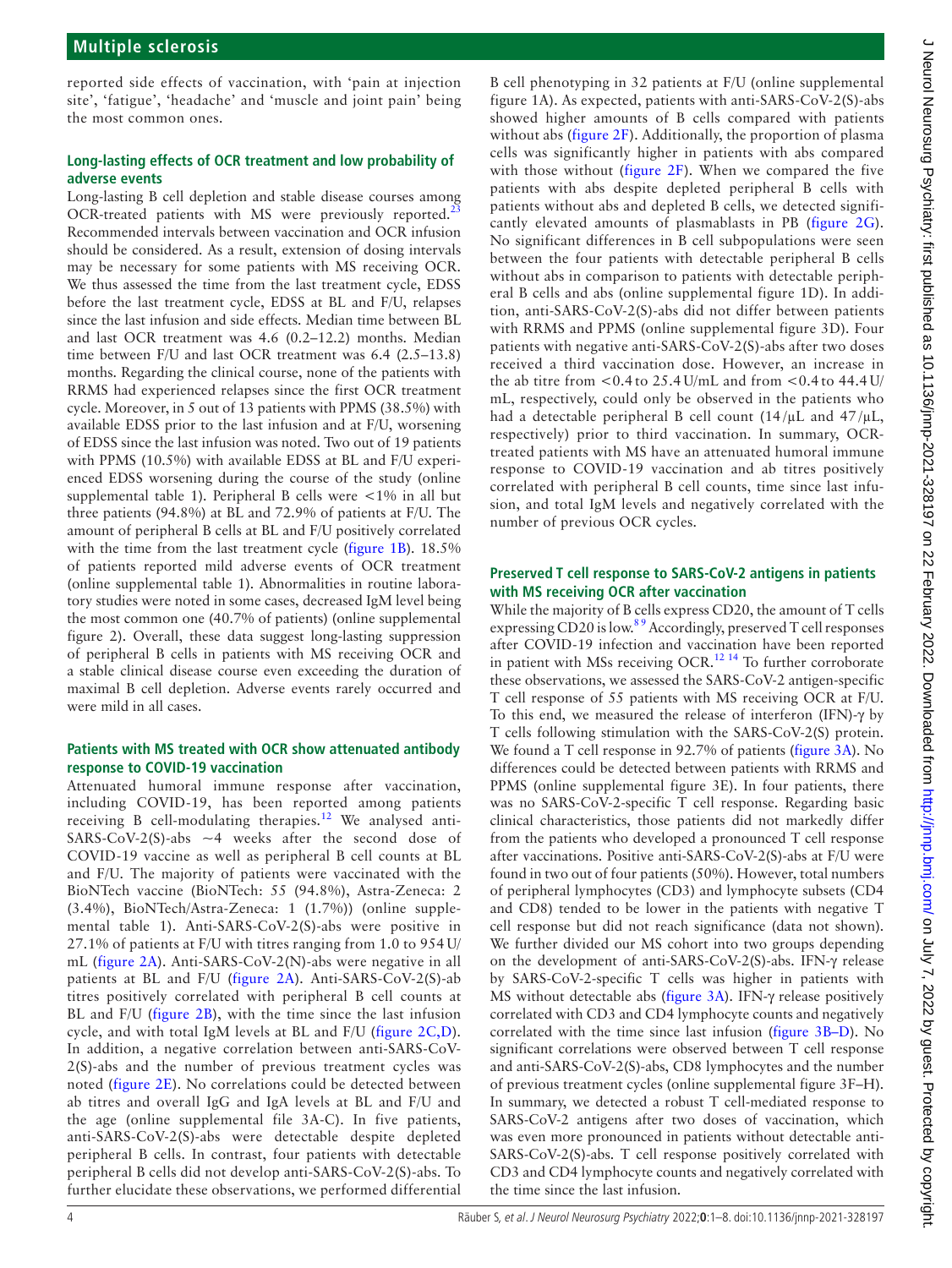## **Multiple sclerosis**



<span id="page-4-0"></span>Figure 2 Attenuated humoral immune response to SARS-CoV-2 vaccination in patients with MS receiving ocrelizumab. (A) Box plot analysis of anti-SARS-CoV-2(N)-abs and anti-SARS-CoV-2(S)-abs at BL and F/U: Lower quartile, median and upper quartile are illustrated by boxes. Whiskers show the min and max values. Individual values are depicted by black dots. Values<0.1U/mL (anti-SARS-CoV-2(N)) and <0.4U/mL (anti-SARS-CoV-2(S)) are depicted on the xaxis. Cut-off values are illustrated by dashed red lines. (B–E) Correlation of anti-SARS-CoV-2(S)-abs with peripheral B cell counts (B), time since last infusion (C), total IgM levels in PB (D), and number of previous treatment cycles (E). Correlation analysis was performed with the Spearman correlation coefficient. The area in between the dotted lines shows the 95% CI. B cell counts <10/µL are depicted on the y-axis and anti-SARS-CoV-2(S)-abs<0.4 U/mL are shown on the x-axis. (F) Box plot analysis comparing the amount of peripheral CD20 B cells and plasma cells (assessed by mFC) at F/U between patients with and without anti-SARS-CoV-2(S)-abs: Lower quartile, median and upper quartile are illustrated by boxes. Whiskers show the min and max values. Individual values are depicted by black dots. (G) Box plot analysis comparing the amount of peripheral plasmablasts (assessed by mFC) at F/U between patients with anti-SARS-CoV-2(S)-abs despite depleted peripheral B cells and patients without abs and depleted B cells: Lower quartile, median and upper quartile are illustrated by boxes. Whiskers show the min and max values. Individual values are depicted by black dots. ab(s), antibody(ies); BL, baseline; F/U, follow-up; Ig, immunoglobulin; max, maximum; mFC, multidimensional flow cytometry; min, minimum; MS, multiple sclerosis; N, nucleocapsid; neg., negative; OCR, ocrelizumab; PB, peripheral blood; pos., positive; S, spike.

#### **DISCUSSION**

Pivotal clinical trials have shown high efficacy of COVID-19 vaccines in preventing virus transmission and severe disease courses.<sup>12</sup> Accordingly, non-immunocompromised people seem to develop a robust antibody and T cell response after two doses of COVID-19 vaccination.<sup>1'2 24 25</sup> However, immunocompromised patients, who can be at increased risk for infections,<sup>[16–20](#page-7-10)</sup> have been excluded from those trials. Studies assessing the risk of infections in patients with MS receiving OCR yielded contrasting results. While some reported an increased susceptibility to COVID-19 or a more severe disease course, $26-28$  others could not link treatment with B cell-depleting therapies to higher infection rates.<sup>29-31</sup> Postapproval studies reported an attenuated humoral immune response to COVID-19 vaccination among patients receiving B cellmodulating therapies, while T cell response seemed to be preserved.<sup>12–15</sup> Accordingly, we assessed the anti-SARS-CoV-2-abs in a sizeable cohort of 59 patients with MS receiving OCR and could only detect positive anti-SARS-CoV-2(S)-abs in 27.1% of patients. In contrast, anti-SARS-CoV-2-ab response was previously found in the majority of patients with MS on other DMTs (eg, fingolimod 85.7%, IFN- $\beta$  96.4% and cladribine 100%).<sup>[32](#page-7-15)</sup> As expected, anti-SARS-CoV-2(S)-abs correlated with the amount of peripheral B cells in OCR-treated patients with MS. This is in line with previous observations in patients receiving B cell-modulating

therapies[.12 15 33](#page-7-9) B cells can be divided into subpopulations with unique phenotypes and functions.<sup>11 34</sup> Correspondingly, expression of CD20 varies within the B cell compartment. On antigen stimulation, B cells proliferate and differentiate into plasmablasts and plasma cells. $11$  These cells, which typically do not express CD20 on their surface, produce antigen-specific immunoglobulins[.11 35](#page-7-8) Thus, impaired generation of plasma cells from CD20 positive B cell progenitors most likely accounts for the attenuated humoral immune response in patients receiving anti-CD20 therapies. This is underscored by our observation that patients with positive anti-SARS-CoV-2(S)-abs have higher amounts of plasma cells in PB compared with patients without abs. Nevertheless, some patients were able to mount an adequate humoral immune response despite depleted peripheral B cells, as previously reported.<sup>[12](#page-7-9)</sup> Differential B cell phenotyping revealed higher proportions of peripheral plasmablasts in those patients. Plasmablasts are rapidly generated from B cell progenitors on antigen stimulation; however, their longevity is limited compared with plasma  $cells.<sup>11</sup>$  Thus, it is tempting to speculate that in patients with depleted B cells, the production of anti-SARS-CoV-2(S)-abs mainly occurs in the short-lived plasmablast compartment in the process of early B cell repopulation after OCR infusion. However, further studies will be needed to phenotype B cell populations at different time points after OCR treatment. This will help to further clarify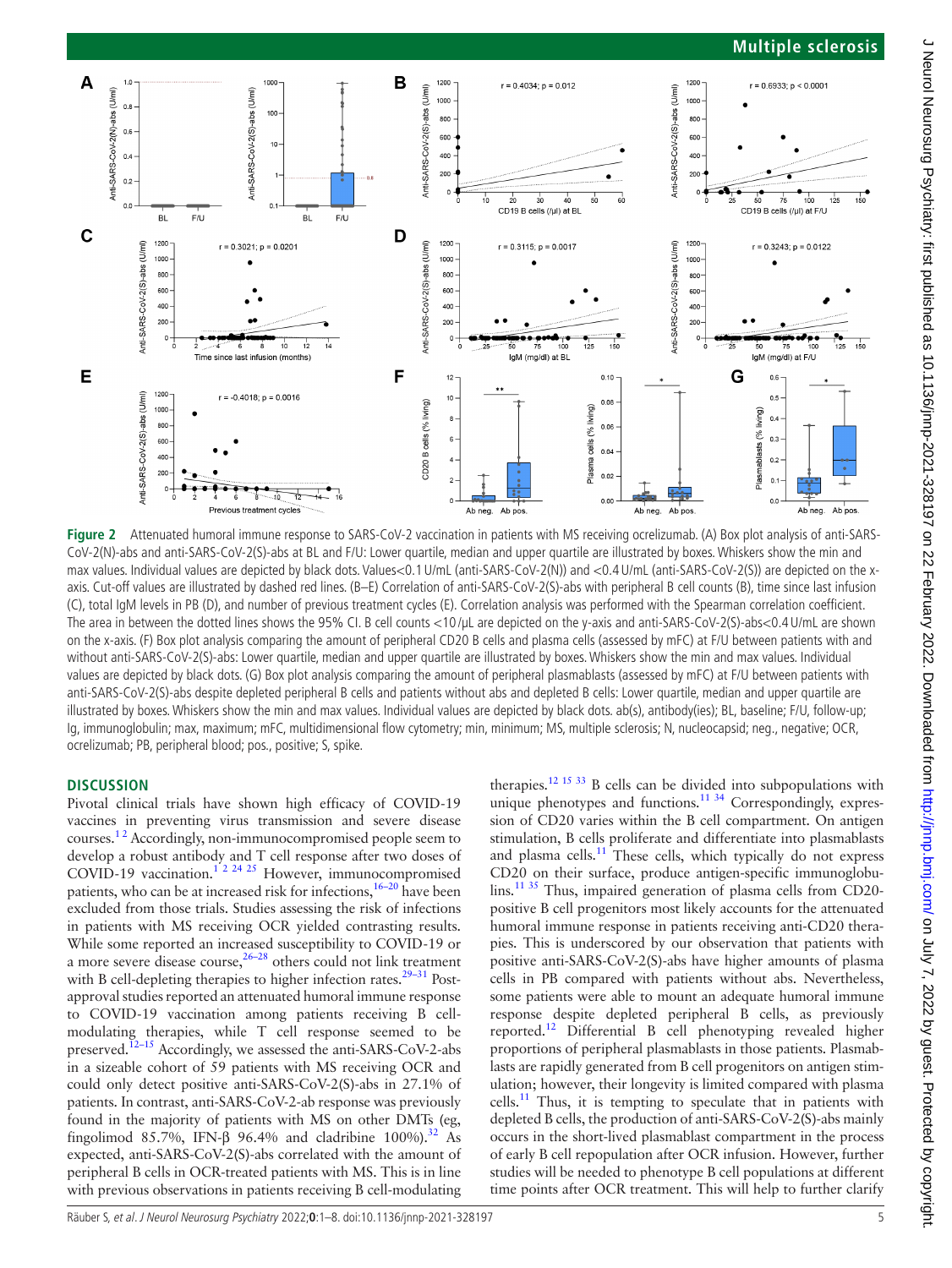

<span id="page-5-0"></span>**Figure 3** Preserved T cell response to SARS-CoV-2 vaccination in patients with MS receiving ocrelizumab. (A) Box plot analysis of SARS-CoV-2-specific T cell response measured by IFN-γ release at F/U and comparison of SARS-CoV-2-specific T cell response between patients with and without detectable anti-SARS-CoV-2(S)-abs at F/U: Lower quartile, median and upper quartile are illustrated by boxes. Whiskers show the min and max values. Individual values are depicted by black dots. Values>2500 mIU/mL are shown as 2500 mIU/mL. Cut-off values are illustrated by dashed red lines. (B–D) Correlation of IFN-γ release by SARS-CoV-2-specific T cells with CD3 (B) and CD4 lymphocytes at BL and F/U (C) and time since last infusion (D). Correlation analysis was performed with the Spearman correlation coefficient. The area in between the dotted lines shows the 95% CI. Values>2500 mIU/mL are depicted as 2500 mIU/mL. ab(s), antibody(ies); BL, baseline; F/U, follow-up; IFN, interferon; max, maximum; min, minimum; MS, multiple sclerosis; OCR, ocrelizumab; S, spike.

differences in the humoral immune response in relation to B cell repopulation kinetics among patients treated with OCR. Regarding pharmacokinetics, OCR rapidly depletes B cell numbers and mediates long-lasting B cell depletion. Repopulation of B cells begins about 6 months after the last infusion and B cell counts return to normal numbers at a median of 72 (27–175) weeks.<sup>636</sup> However, clinical efficacy seems to outlast B cell depletion, which is a still unclarified phenomenon. Our results indicate a variability in B cell repopulation after OCR infusion. In a subgroup of patients, B cells were still fully depleted more than 6 months after the last treatment cycle. Accordingly, no relapses occurred in that subgroup. Interestingly, however, there were no relapses in patients with detectable peripheral B cells, either. This points to a prolonged clinical effect of OCR exceeding actual B cell depletion, in the sense of a long-lasting immunomodulation, which is consistent with previous studies. $23$  This concept is further corroborated by our observation that anti-SARS-CoV-2(S)-abs negatively correlate with the number of OCR treatment cycles. Given the high variability in the dynamics of B cell repopulation and the long-lasting clinical effects of OCR treatment, B cell monitoring and individual treatment regimens adapted to the peripheral B cell count might be a promising approach warranting further investigations. Patients with delayed B cell-repopulation kinetics might be 'overtreated' by receiving OCR every 6 months. Thus, individualised treatment regimens could minimise the time spent in inpatient or outpatient clinics associated with lower healthcare cost and might reduce the risk of infections in a subgroup of patients. Additionally, monitoring the CD19 B cells might be a promising tool to identify the optimal time to vaccinate. This is underscored by our and previous $^{12}$  observations that peripheral B cell counts, and thus the potential to mount a humoral immune response, correlate with anti-SARS-CoV-2(S)-abs. Based on our results, measuring peripheral plasma cells and plasmablasts could add value to CD19 B cell monitoring. We further analysed anti-SARS-CoV-2(S)-abs in two patients who received a third vaccination dose after partial repopulation of peripheral B cells and found an increase in the anti-SARS-CoV-2(S)-ab titre. This further illustrates the general

potential of this vaccination strategy. In this context, it might be a reasonable time to vaccinate when at least 1% of B cells can be detected in PB. However, further longitudinal studies will be necessary to assess the actual benefit of this approach and to determine the appropriate B cell levels to ensure an optimal risk/benefit ratio. In addition to the humoral immune system, adaptive immunity, especially T cells, are essential for the antiviral immune response.[37](#page-7-16) Besides the well-described acute response in which T cells kill virus-infected cells, memory T cells mediate long-lasting immune competence against viral infections such as SARS-CoV. In contrast, SARS-CoV-specific abs rapidly declined after 4 months post infection[.38 39](#page-7-17) The importance of T cell-mediated mechanisms in COVID-19 is emphasised by the reduction of peripheral lymphocyte counts (CD4 and CD8 T cells) accompanied by an increase in activation markers and IFN-γ-production in severe cases.<sup>[40](#page-7-18)</sup> These cases also frequently featured T cell exhaustion.<sup>[41](#page-7-19)</sup> We detected a preserved T cell-mediated immune response against SARS-CoV-2 in OCR-treated patients with MS which is consistent with previous data reporting an increase in T cell response after COVID-19 infection and vaccination.<sup>12 14</sup> As opposed to the low percentage of patients who developed anti-SARS-CoV-2-abs after vaccination, the SARS-CoV-2-specific T cell response seems to be higher in OCR-treated patients with MS compared with patients receiving other DMTs (eg, IFN-β 89.3%, cladribine 70% and fingolimod 14.3% of patients).[32](#page-7-15) Of note, IFN-γ release by SARS-CoV-specific T cells was even more pronounced in OCR-treated patients with MS without anti-SARS-CoV-2-abs which might point towards a compensatory effect for the insufficient humoral immune response. IFN-γ release correlated with peripheral CD3 and CD4 lymphocyte counts, but no correlation with CD8 lymphocytes was observed. It is conceivable that a more prominent IFN-γ response of CD4 compared with CD8 lymphocytes, as previously described, $^{42}$  might contribute to this observation. IFN- $\gamma$ release by activated CD4 lymphocytes is crucial for CD8 T cell priming.[42](#page-7-20) In turn, CD8 T cells are able to eliminate virus-infected cells through T cell receptor-mediated recognition of viral antigens.[43](#page-7-21) Moreover, a negative correlation between T cell-mediated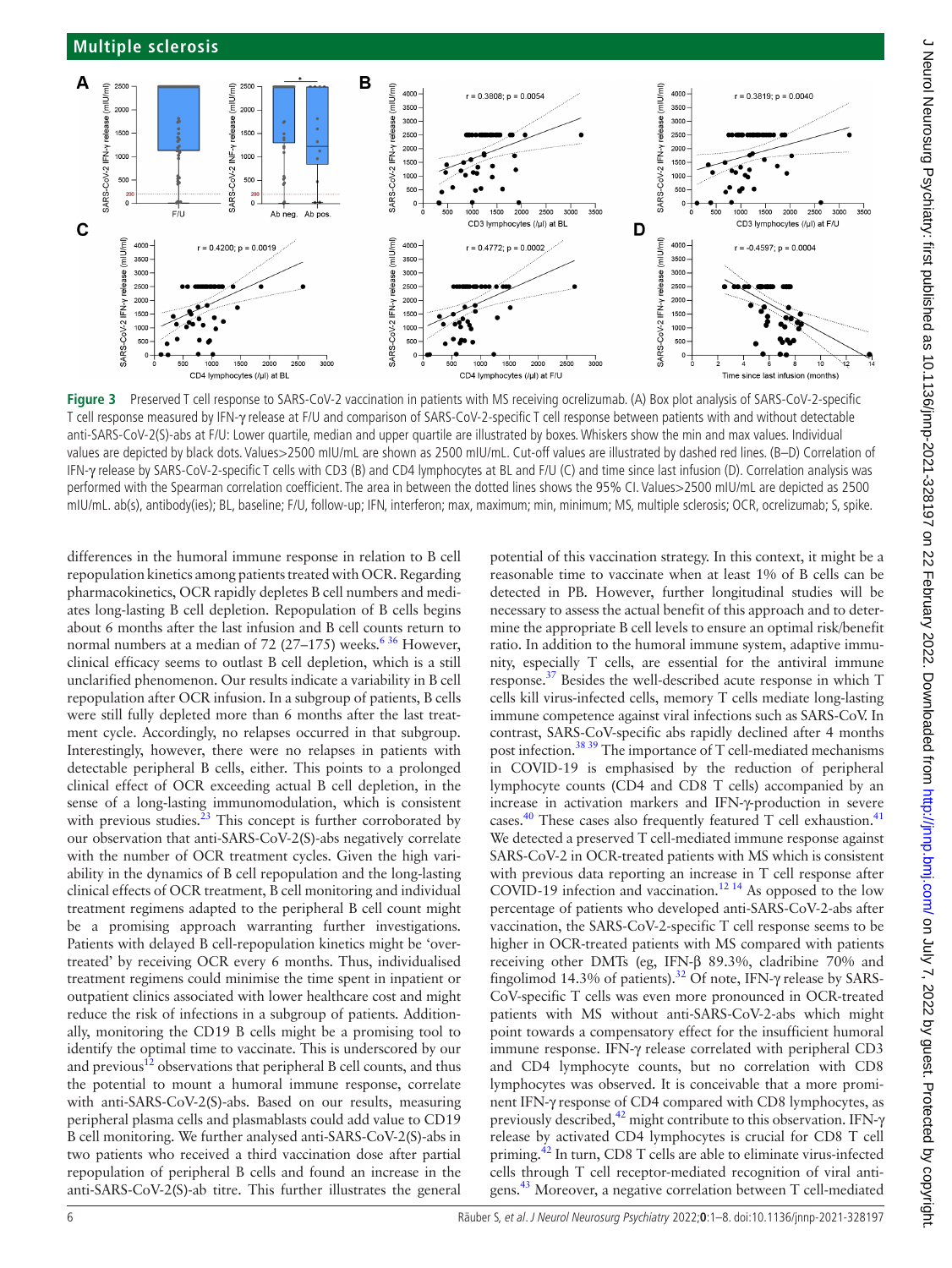IFN-γ release and time since last infusion was observed. This might be connected to the fact that B cell-depleting effects of OCR are strongest within the first months after OCR infusion and B cells begin to repopulate over time. In this regard, the negative correlation between T cell response and time since last infusion further supports the concept of T cell compensation for the attenuated B cell response. In four patients, no SARS-CoV-2-specific T cell response could be detected. Lower numbers of peripheral lymphocytes (CD3) and lymphocyte subsets (CD4 and CD8) might contribute to this observation. However, further studies with larger patient cohorts will be necessary to corroborate those findings. Taken together, our results indicate that the T cell arm of the adaptive immunity is able to mount an adequate immune response against SARS-CoV-2. Measuring the SARS-CoV-2-specific T cellular immune response after COVID-19 vaccination might be suitable to assess immunity against SARS-CoV-2 in patients treated with B cell-depleting therapies. However, further studies will be needed to evaluate whether a compromised anti-SARS-CoV-2-ab production impairs immunity against SARS-CoV-2 despite the robust T cell response. Apart from the efficacy of vaccination, the safety profile is another crucial aspect. Analysis of adverse events after SARS-CoV-2 vaccination showed that they were mild in all cases. Furthermore, none of the patients with RRMS reported relapses after vaccination. EDSS worsening between BL and F/U was noted in 2 out of 19 patient with PPMSs, most likely due to the natural progressive clinical disease course. Our data therefore suggest that short-term safety profiles of COVID-19 vaccines seem to be favourable among patients with MS receiving B cell-depleting therapies. This is in line with data from MS centres in Israel and Italy[.44 45](#page-7-22) However, the long-term safety profile of COVID-19 vaccination in patients with MS will have to be investigated in future studies.

We are aware that our study is limited by its retrospective design. As a result of this design, not all data were available for every patient and BL anti-SARS-CoV-2(S)-ab titres were assessed more than 2 weeks prior to first vaccination in some cases. However, none of the patients reported a history of SARS-CoV-2, and anti-SARS-CoV-2(N)-abs were negative at F/U in all patients. Besides, we did not subclassify anti-SARS-CoV-2(S)-abs into IgM, IgA and IgG. Moreover, time between vaccinations and from second vaccination to F/U was variable, and long-term effects of vaccination as well as longterm safety profiles were not assessed.

In conclusion, our results indicate that patients with MS receiving OCR can mount an adequate T cellular immune response to SARS-CoV-2 vaccination while anti-SARS-CoV-2(S)-abs production seems to be compromised. Measuring T cell effector mechanisms could therefore be suitable to assess vaccine response in immunocompromised patients. Given the long-lasting and heterogeneous effects of OCR, monitoring of peripheral B cells could facilitate individualised treatment regimens and might be a tool to identify the optimal time to vaccinate.

#### **Author affiliations**

<sup>1</sup>Department of Neurology, Medical Faculty, Heinrich Heine University Düsseldorf, Düsseldorf, Germany

<sup>2</sup>Institute of Molecular Medicine III, Medical Faculty, Heinrich Heine University Düsseldorf, Düsseldorf, Germany

<sup>3</sup>Clinical Immunological Laboratory Prof. Dr. med. Winfried Stöcker, Lübeck, Germany <sup>4</sup> Brain and Mind Centre, The University of Sydney, Camperdown, New South Wales, Australia

<sup>5</sup>Sydney Neuroimaging Analysis Centre, The University of Sydney, Camperdown, New South Wales, Australia

6 Department of Neurology, Medical University of Vienna, Vienna, Austria <sup>7</sup> Department of Neurology, Palacky University, Olomouc, Czech Republic

**Contributors** SR, MK, LR, NH, TK and JI identified patients. SR, MK, NH, TM, TK, VD, AMH, KvWL, CBS, CN, LRN, BL and BT performed data acquisition. SR performed data analyses. SGM and DK conceived the study. SGM and DK supervised the study. TR, NM, OA and PA co-supervised the study. SR and DK wrote the manuscript. MB and H-PH gave valuable scientific input to the manuscript. All authors critically revised the manuscript and agreed with its content. DK accepts full responsibility for the finished work and the conduct of the study, had access to the data, and controlled the decision to publish.

**Funding** This project was supported by a grant from the DMSG OV Düsseldorf u.U.e.V. (no grant number).

**Competing interests** MK received travel grants from Merck Serono and Biogen. LR received travel reimbursements from Merck Serono and Sanofi Genzyme. MP's research is funded by the German Multiple Sclerosis Society North Rhine-Westphalia (DMSG), Novartis and the programme "Innovative Medizinische Forschung" (IMF) of the Medical Faculty of the University of Muenster. MB served on scientific advisory boards for Biogen, Novartis and Genzyme and has received conference travel support from Biogen and Novartis. He serves on steering committees for trials conducted by Novartis. His institution has received research support from Biogen, Merck and Novartis. H-PH has received fees for consulting, speaking and serving on steering committees from Bayer Healthcare, Biogen, GeNeuro, MedImmune, Merck, Novartis, Opexa, Receptos Celgene, Roche, Sanofi Genzyme, CSL Behring, Octapharma and Teva, with approval from the Rector of Heinrich-Heine-University. OA received personal fees from Alexion, Bayer Healthcare, Biogen, Celgene, Merck Serono, MedImmune, Novartis, Roche, Teva and Zambon, and he received research support from the German Science Foundation (DFG) and the German Ministry of Education, Science, Research and Technology (BMBF), outside of the submitted work. PA received compensation for serving on Scientific Advisory Boards and/or speaker honoraria and/or travel support from Novartis, Teva, Biogen, Bristol Meyers Squibb, Celgene, Janssen Cilag, Merz Pharmaceuticals, Ipsen, Allergan, Bayer Healthcare, Esai, UCB and Glaxo Smith Kline, Roche; he received research support from Novartis, Biogen, Celgene, Teva, Merz Pharmaceuticals, Ipsen and Roche. NM has received honoraria for lecturing and travel expenses for attending meetings from Biogen Idec, GlaxoSmith Kline, Teva, Novartis Pharma, Bayer Healthcare, Genzyme, Alexion Pharamceuticals, Fresenius Medical Care, Diamed and BIAL, and has received financial research support from Euroimmun, Fresenius Medical Care, Diamed, Alexion Pharmaceuticals and Novartis Pharma. TR reports grants from German Ministry of Education, Science, Research and Technology, during the conduct of the study; grants and personal fees from Sanofi-Genzyme; personal fees from Biogen; personal fees and non-financial support from Merck Serono; personal fees from Roche; and personal fees from Teva, outside the submitted work. SGM received honoraria for lecturing and travel expenses for attending meetings from Almirall, Amicus Therapeutics Germany, Bayer Health Care, Biogen, Celgene, Diamed, Genzyme, MedDay Pharmaceuticals, Merck Serono, Novartis, Novo Nordisk, ONO Pharma, Roche, Sanofi-Aventis, Chugai Pharma, QuintilesIMS and Teva. His research is funded by the German Ministry for Education and Research (BMBF), Deutsche Forschungsgemeinschaft (DFG), Else Kröner Fresenius Foundation, German Academic Exchange Service, Hertie Foundation, Interdisciplinary Center for Clinical Studies (IZKF) Muenster, German Foundation Neurology, and by Almirall, Amicus Therapeutics Germany, Biogen, Diamed, Fresenius Medical Care, Genzyme, Merck Serono, Novartis, ONO Pharma, Roche and Teva. DK received travel grants from GeNeuro and Merck, refund of congress participation fees from GeNeuro, Merck and Servier, consulting fees from Grifols, payment for lectures from Grifols, support for research projects from Teva and was funded by the Deutsche Forschungsgemeinschaft (DFG).

#### **Patient consent for publication** Not applicable.

**Ethics approval** This study involves human participants and was approved by local Ethics Committee of the Board of Physicians of the Region Nordrhein and of the Heinrich Heine University Düsseldorf, Germany (reference number: 5951R). Participants gave informed consent to participate in the study before taking part.

**Provenance and peer review** Not commissioned; externally peer reviewed.

**Data availability statement** Data are available upon reasonable request. Further information and requests for resources and anonymised clinical data should be directed to and will be fulfilled by David Kremer (DavidMaxJoe.Kremer@med.uniduesseldorf.de)

**Supplemental material** This content has been supplied by the author(s). It has not been vetted by BMJ Publishing Group Limited (BMJ) and may not have been peer-reviewed. Any opinions or recommendations discussed are solely those of the author(s) and are not endorsed by BMJ. BMJ disclaims all liability and responsibility arising from any reliance placed on the content. Where the content includes any translated material, BMJ does not warrant the accuracy and reliability of the translations (including but not limited to local regulations, clinical guidelines, terminology, drug names and drug dosages), and is not responsible for any error and/or omissions arising from translation and adaptation or otherwise.

**Open access** This is an open access article distributed in accordance with the Creative Commons Attribution Non Commercial (CC BY-NC 4.0) license, which